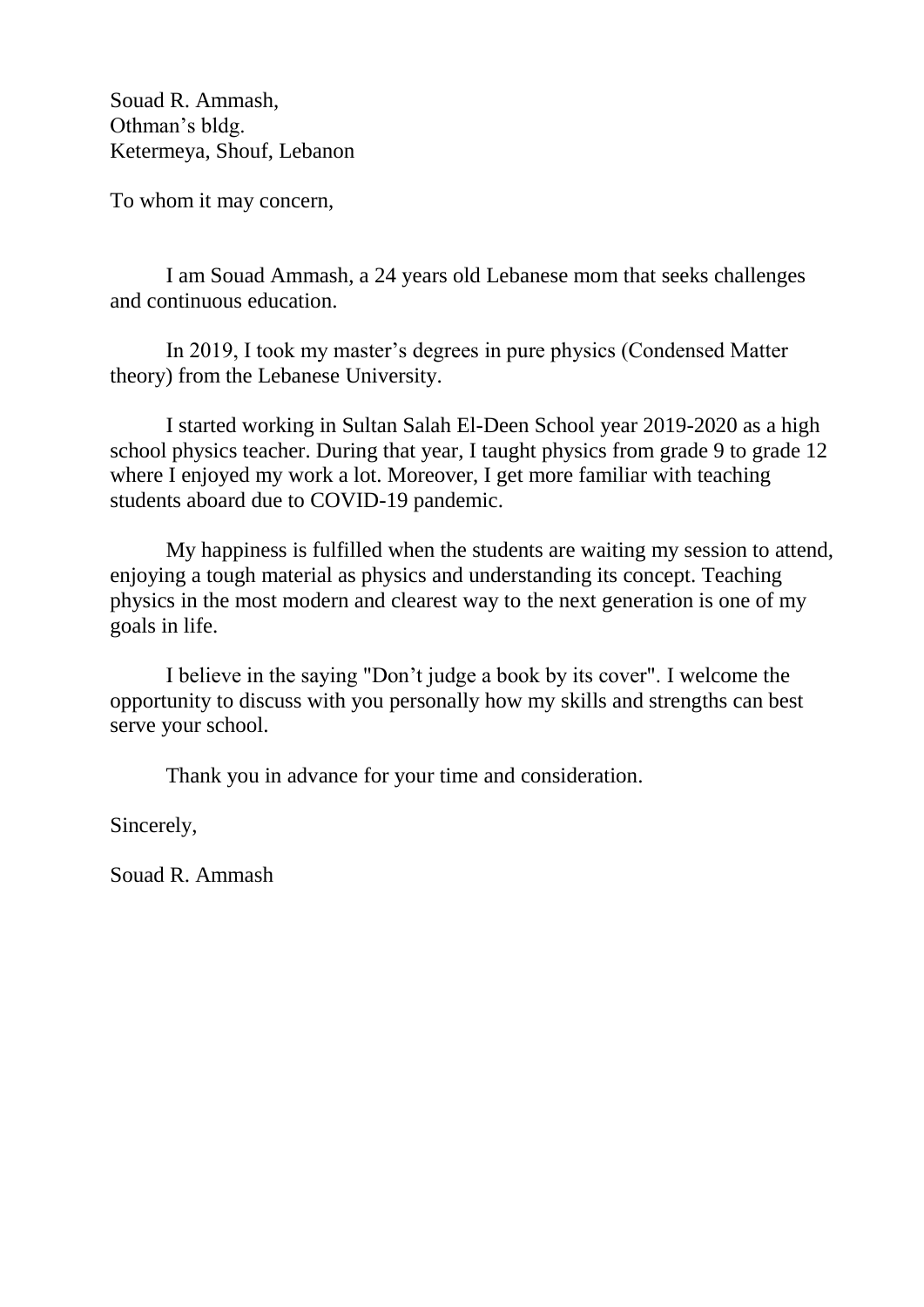# **Ammash Souad Iklim El-Kharroub; Ketermaya**

**Phone:** (76/929720) **Email:** Souadammash@gmail.com **Date of birth:** 10/10/1996 **Nationality:** Lebanese

#### **EDUCATION AND QUALIFICATIONS**

#### 2018 – 2019: **Master 2 Degree**

Master 2 Degree in Fundamental Physics (Condensed Matter Theory), Lebanese University, Beirut, Lebanon.

#### 2017 – 2018: **Master 1 Degree**

Master 1 Degree in Fundamental Physics, Lebanese University, Beirut, Lebanon.

#### 2014–2017: **Bachelor Degree**

Bachelor Degree in Physics, Lebanese University, Beirut, Lebanon.

## 2013 – 2014: **School/college (CIS/Beirut)**

High School Diploma

## **TEACHING EXPERIENCE**

Worked as a physics teacher in Sultan Salah Al- Deen School (Barja, Ikleem alkharoub) for grades 9, 10, 11 and 12 for one year, as well as, a private tutor for high school and middle school students in the scientific fields (Mathematics, Physics, Biology, Chemistry) for three years.

## **COMPUTER SKILLS**

- 1. Programming Language: C++, Java and MATLAB
- 2. Word processing: Microsoft Office